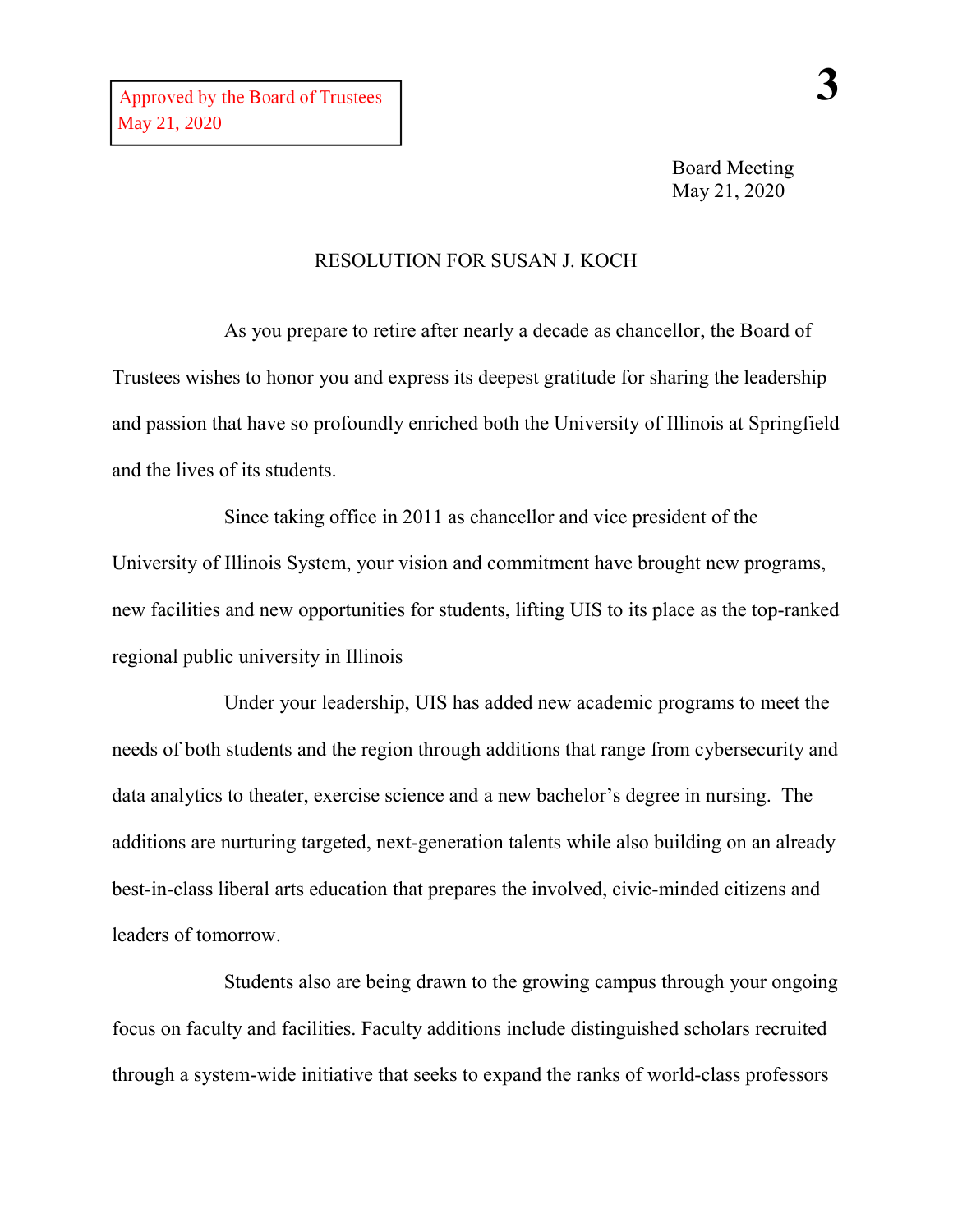who define our excellence. Bricks-and-mortar additions include UIS's first-ever student union, built through a multi-million dollar fundraising campaign that you led. Your efforts have given the campus a new hub of activity for the students of today, and a drawing card for the students of tomorrow. And you are laying the groundwork for more through the current review and update of the campus master plan.

Record fundraising has been synonymous with your tenure as chancellor, providing the gifts that created "The Sangamon Experience," a unique exhibition and research initiative, and a new Center for Lincoln Studies that will expand the university's scholarship on our nation's 16<sup>th</sup> president and our state's favorite son.

Your devotion to UIS is reflected across the university, from new sculptures and other campus beautification projects to the continuing expansion of the university's young NCAA Division II athletic programs. And it is reflected in your regular outreach to all of UIS's many stakeholders, from letters and campus forums to meetings with faculty and staff and popular student events such as "Chocolate with the Chancellor."

Further, your deep commitment to civic engagement has made UIS a valuable resource for the community of Springfield, surrounding areas, and the State of Illinois. You have served on the United Way of Central Illinois Board and the Memorial Health System Board of Directors, and have been actively involved in the Chamber of Commerce. Recently, you were instrumental in the university's acquisition of Innovate Springfield and making it the first hub of the Illinois Innovation Network, a statewide system of research and education centers led by the U of I System.

2